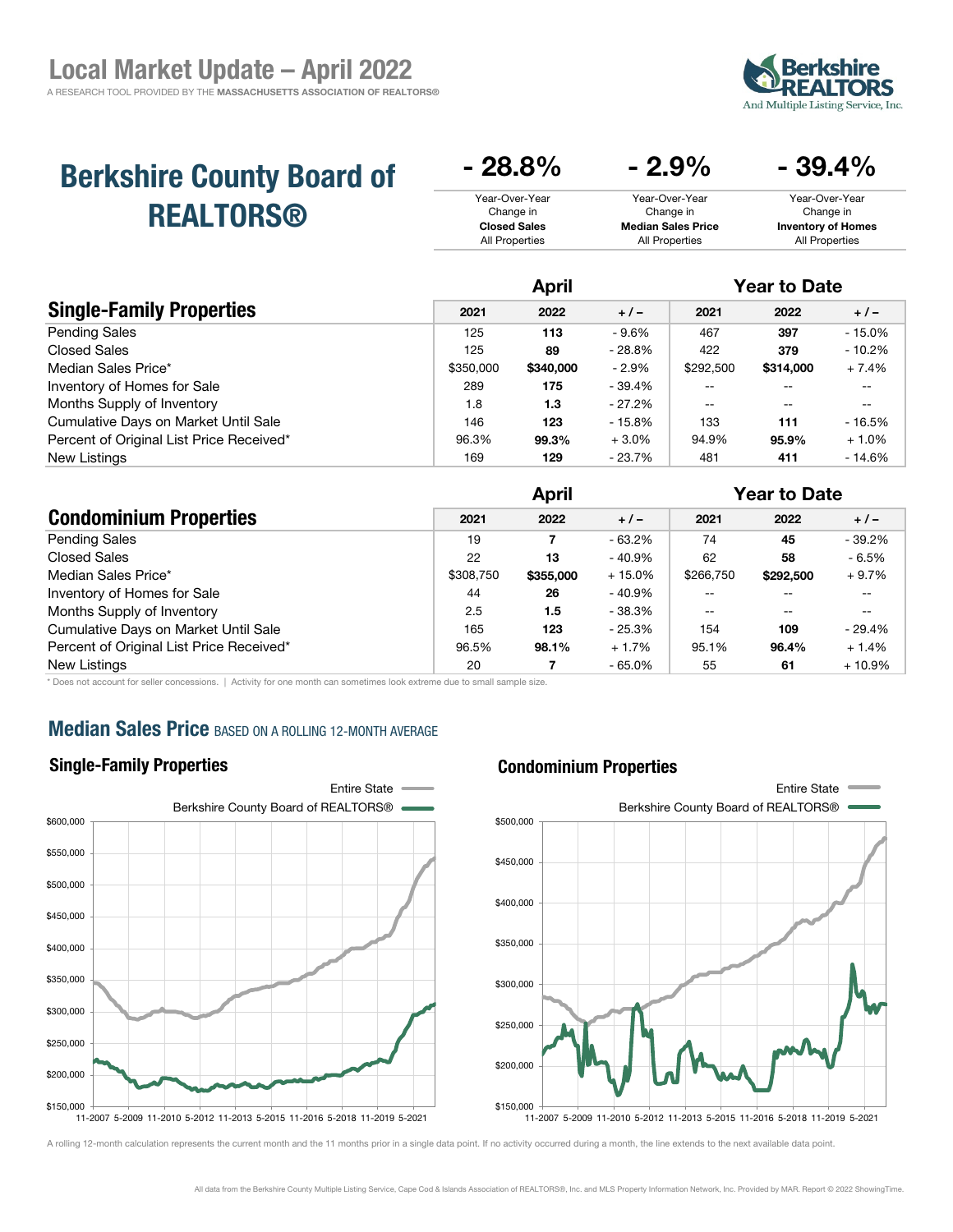

| <b>Cape Cod &amp; Islands Association of</b> | $-20.9\%$           | $+16.5%$                  | $-26.3\%$                 |
|----------------------------------------------|---------------------|---------------------------|---------------------------|
| <b>REALTORS<sup>®</sup>, Inc.</b>            | Year-Over-Year      | Year-Over-Year            | Year-Over-Year            |
|                                              | Change in           | Change in                 | Change in                 |
|                                              | <b>Closed Sales</b> | <b>Median Sales Price</b> | <b>Inventory of Homes</b> |
|                                              | All Properties      | All Properties            | All Properties            |

|                                          | <b>April</b> |           |           | <b>Year to Date</b> |           |          |  |
|------------------------------------------|--------------|-----------|-----------|---------------------|-----------|----------|--|
| <b>Single-Family Properties</b>          | 2021         | 2022      | $+/-$     | 2021                | 2022      | $+/-$    |  |
| <b>Pending Sales</b>                     | 476          | 449       | $-5.7%$   | 1,683               | 1,385     | $-17.7%$ |  |
| Closed Sales                             | 421          | 333       | $-20.9\%$ | 1.500               | 1.236     | $-17.6%$ |  |
| Median Sales Price*                      | \$600,000    | \$699,000 | $+16.5%$  | \$575,000           | \$645,500 | $+12.3%$ |  |
| Inventory of Homes for Sale              | 612          | 451       | - 26.3%   |                     |           |          |  |
| Months Supply of Inventory               | 1.1          | 1.0       | $-8.2%$   | --                  | --        | --       |  |
| Cumulative Days on Market Until Sale     | 60           | 41        | $-32.5%$  | 70                  | 39        | - 43.6%  |  |
| Percent of Original List Price Received* | 101.4%       | 103.1%    | $+1.7%$   | 99.2%               | 100.9%    | $+1.7%$  |  |
| New Listings                             | 600          | 500       | - 16.7%   | 1.735               | 1,563     | $-9.9%$  |  |

|                                          | <b>April</b> |           |          | <b>Year to Date</b> |           |           |
|------------------------------------------|--------------|-----------|----------|---------------------|-----------|-----------|
| <b>Condominium Properties</b>            | 2021         | 2022      | $+1-$    | 2021                | 2022      | $+/-$     |
| <b>Pending Sales</b>                     | 129          | 105       | - 18.6%  | 484                 | 375       | $-22.5%$  |
| <b>Closed Sales</b>                      | 113          | 107       | $-5.3%$  | 410                 | 356       | $-13.2\%$ |
| Median Sales Price*                      | \$349.900    | \$390,000 | $+11.5%$ | \$343.450           | \$410,000 | $+19.4%$  |
| Inventory of Homes for Sale              | 223          | 118       | $-47.1%$ |                     |           | --        |
| Months Supply of Inventory               | 1.7          | 1.1       | $-36.4%$ | $- -$               | --        | --        |
| Cumulative Days on Market Until Sale     | 55           | 34        | - 38.7%  | 85                  | 43        | $-48.8%$  |
| Percent of Original List Price Received* | 99.5%        | 104.4%    | $+5.0%$  | 97.8%               | 101.6%    | $+3.8%$   |
| New Listings                             | 142          | 108       | - 23.9%  | 448                 | 397       | $-11.4%$  |

\* Does not account for seller concessions. | Activity for one month can sometimes look extreme due to small sample size.

### **Median Sales Price BASED ON A ROLLING 12-MONTH AVERAGE**

#### Single-Family Properties

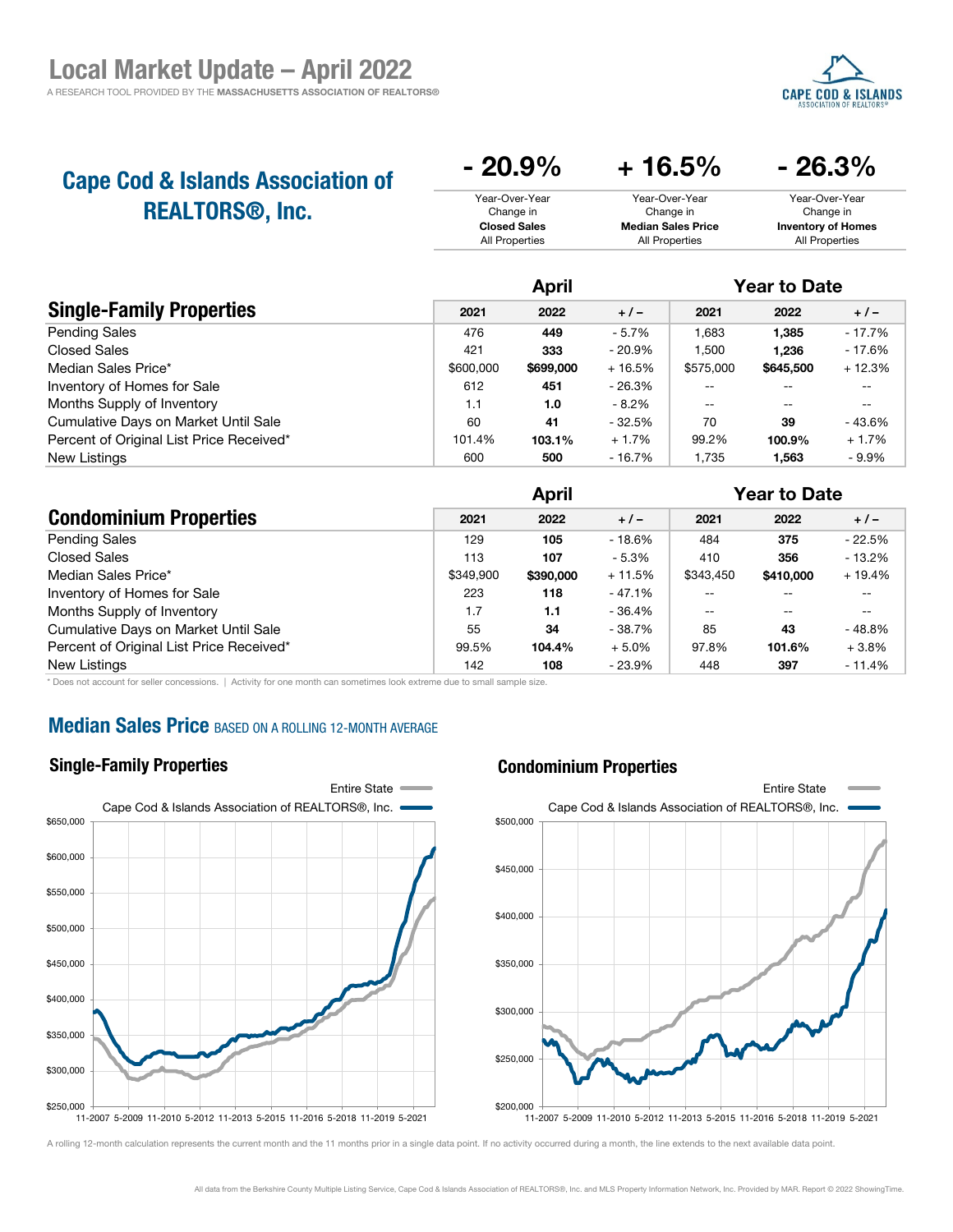# Greater Boston Association of REALTORS®



| <b>Single-Family Properties</b>          | <b>April</b> |           |           | <b>Year to Date</b> |           |          |
|------------------------------------------|--------------|-----------|-----------|---------------------|-----------|----------|
| <b>Key Metrics</b>                       | 2021         | 2022      | $+/-$     | 2021                | 2022      | $+/-$    |
| <b>Pending Sales</b>                     | 1,466        | 1,353     | - 7.7%    | 4,516               | 3,925     | $-13.1%$ |
| <b>Closed Sales</b>                      | 1.028        | 888       | $-13.6%$  | 3,328               | 2,882     | $-13.4%$ |
| Median Sales Price*                      | \$760,000    | \$845,000 | $+11.2%$  | \$703,501           | \$780,000 | $+10.9%$ |
| Inventory of Homes for Sale              | 1,337        | 1,038     | $-22.4%$  | --                  |           | $- -$    |
| Months Supply of Inventory               | 1.1          | 0.9       | $-18.2%$  | $- -$               | $- -$     | $- -$    |
| Cumulative Days on Market Until Sale     | 32           | 21        | $-34.4%$  | 39                  | 30        | $-23.1%$ |
| Percent of Original List Price Received* | 104.5%       | 108.0%    | $+3.3%$   | 101.9%              | 104.8%    | $+2.8%$  |
| New Listings                             | 1,956        | 1,701     | $-13.0\%$ | 5,288               | 4,789     | $-9.4%$  |

\* Does not account for seller concessions. | Activity for one month can sometimes look extreme due to small sample size.

| <b>Condominium Properties</b>            |           | <b>April</b> |          |                   | <b>Year to Date</b> |           |
|------------------------------------------|-----------|--------------|----------|-------------------|---------------------|-----------|
| <b>Key Metrics</b>                       | 2021      | 2022         | $+1-$    | 2021              | 2022                | $+1-$     |
| Pending Sales                            | 1,537     | 1,354        | $-11.9%$ | 5,070             | 4,377               | $-13.7%$  |
| <b>Closed Sales</b>                      | 1,271     | 1,007        | $-20.8%$ | 3,779             | 3,175               | $-16.0\%$ |
| Median Sales Price*                      | \$615,000 | \$720,000    | $+17.1%$ | \$609,000         | \$665,000           | $+9.2%$   |
| Inventory of Homes for Sale              | 2,239     | 1,521        | $-32.1%$ | $- -$             | $- -$               | $- -$     |
| Months Supply of Inventory               | 2.1       | 1.4          | $-33.3%$ | $\qquad \qquad -$ | $- -$               | $- -$     |
| Cumulative Days on Market Until Sale     | 52        | 36           | $-30.8%$ | 59                | 48                  | $-18.6%$  |
| Percent of Original List Price Received* | 99.9%     | 102.8%       | $+2.9%$  | 98.5%             | 100.8%              | $+2.3%$   |
| New Listings                             | 2,085     | 1,644        | $-21.2%$ | 6.222             | 5,550               | $-10.8%$  |

\* Does not account for seller concessions. | Activity for one month can sometimes look extreme due to small sample size.



#### Median Sales Price – Single-Family Properties

Rolling 12-Month Calculation



### Median Sales Price – Condominium Properties

Rolling 12-Month Calculation



All data from the Berkshire County MLS, Cape Cod & Islands Association of REALTORS®, Inc. and MLS Property Information Network, Inc. | Provided by MAR. | Copyright ShowingTime.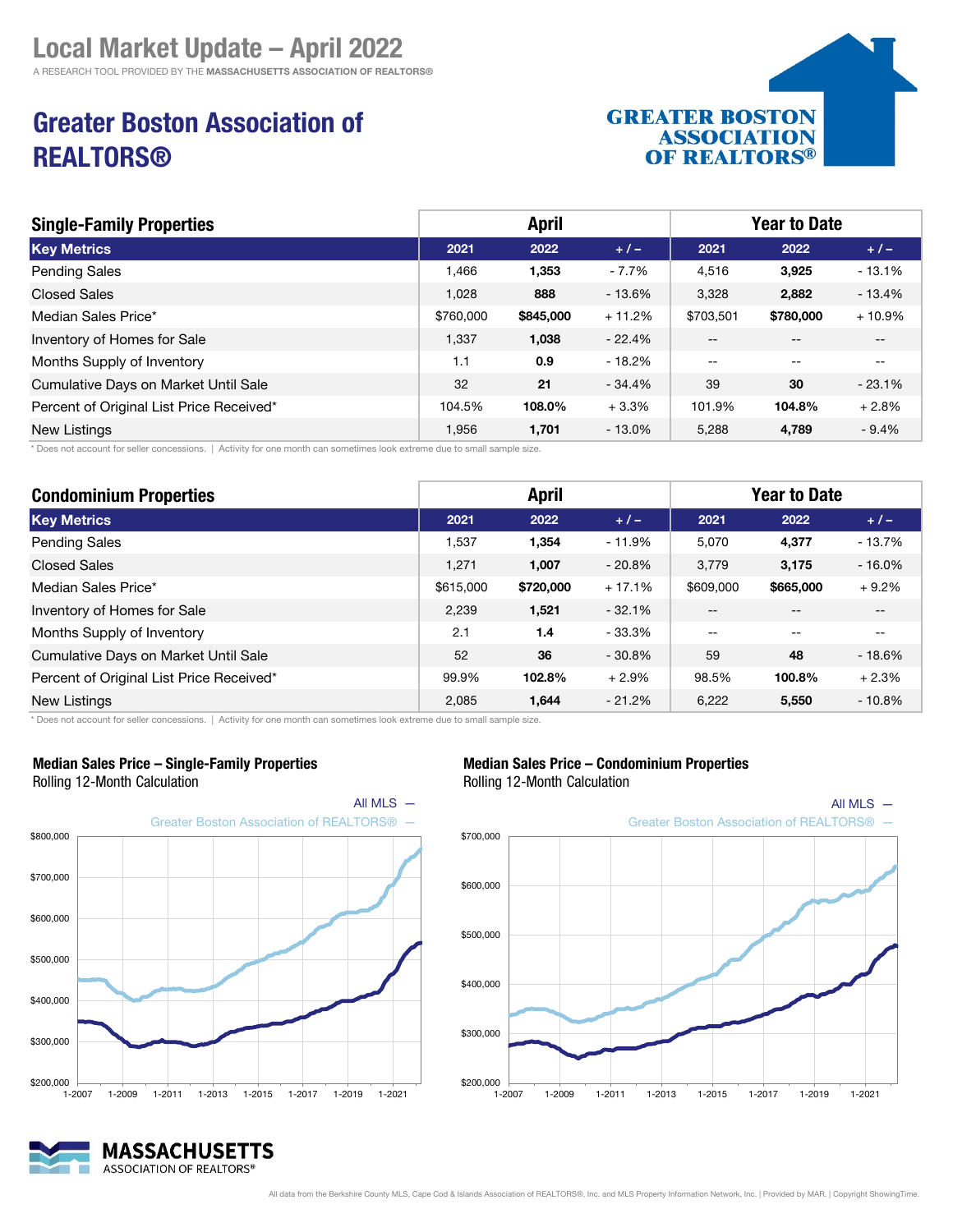

| <b>Greater Newburyport</b> | $+2.8%$             | $-10.4\%$                 | $-26.9\%$                 |
|----------------------------|---------------------|---------------------------|---------------------------|
| <b>REALTORS®</b>           | Year-Over-Year      | Year-Over-Year            | Year-Over-Year            |
|                            | Change in           | Change in                 | Change in                 |
|                            | <b>Closed Sales</b> | <b>Median Sales Price</b> | <b>Inventory of Homes</b> |
|                            | All Properties      | All Properties            | All Properties            |

|                                          | April     |           |          | <b>Year to Date</b> |           |          |
|------------------------------------------|-----------|-----------|----------|---------------------|-----------|----------|
| <b>Single-Family Properties</b>          | 2021      | 2022      | $+/-$    | 2021                | 2022      | $+/-$    |
| <b>Pending Sales</b>                     | 53        | 53        | $0.0\%$  | 195                 | 171       | $-12.3%$ |
| <b>Closed Sales</b>                      | 36        | 37        | $+2.8%$  | 153                 | 112       | $-26.8%$ |
| Median Sales Price*                      | \$750,500 | \$672,500 | - 10.4%  | \$632,500           | \$673,750 | $+6.5%$  |
| Inventory of Homes for Sale              | 67        | 49        | - 26.9%  |                     |           | --       |
| Months Supply of Inventory               | 1.1       | 0.9       | - 16.6%  |                     | --        |          |
| Cumulative Days on Market Until Sale     | 20        | 57        | + 187.9% | 38                  | 42        | $+12.0%$ |
| Percent of Original List Price Received* | 103.7%    | 105.6%    | $+1.8%$  | 101.7%              | 104.7%    | $+2.9%$  |
| New Listings                             | 72        | 75        | $+4.2%$  | 229                 | 209       | $-8.7\%$ |

|                                          | April     |           |           | <b>Year to Date</b> |           |           |
|------------------------------------------|-----------|-----------|-----------|---------------------|-----------|-----------|
| <b>Condominium Properties</b>            | 2021      | 2022      | $+/-$     | 2021                | 2022      | $+/-$     |
| <b>Pending Sales</b>                     | 60        | 32        | $-46.7\%$ | 177                 | 114       | $-35.6%$  |
| <b>Closed Sales</b>                      | 41        | 34        | $-17.1%$  | 138                 | 101       | $-26.8%$  |
| Median Sales Price*                      | \$433,000 | \$528,000 | $+21.9%$  | \$425,950           | \$500,000 | $+17.4%$  |
| Inventory of Homes for Sale              | 30        | 28        | - 6.7%    |                     |           |           |
| Months Supply of Inventory               | 0.7       | 0.9       | $+14.9%$  | $- -$               | $- -$     |           |
| Cumulative Days on Market Until Sale     | 40        | 31        | $-22.4\%$ | 43                  | 34        | - 20.9%   |
| Percent of Original List Price Received* | 102.4%    | 103.9%    | $+1.5%$   | 100.8%              | 103.2%    | $+2.3%$   |
| New Listings                             | 62        | 38        | - 38.7%   | 185                 | 128       | $-30.8\%$ |

\* Does not account for seller concessions. | Activity for one month can sometimes look extreme due to small sample size.

# **Median Sales Price BASED ON A ROLLING 12-MONTH AVERAGE**

#### Single-Family Properties

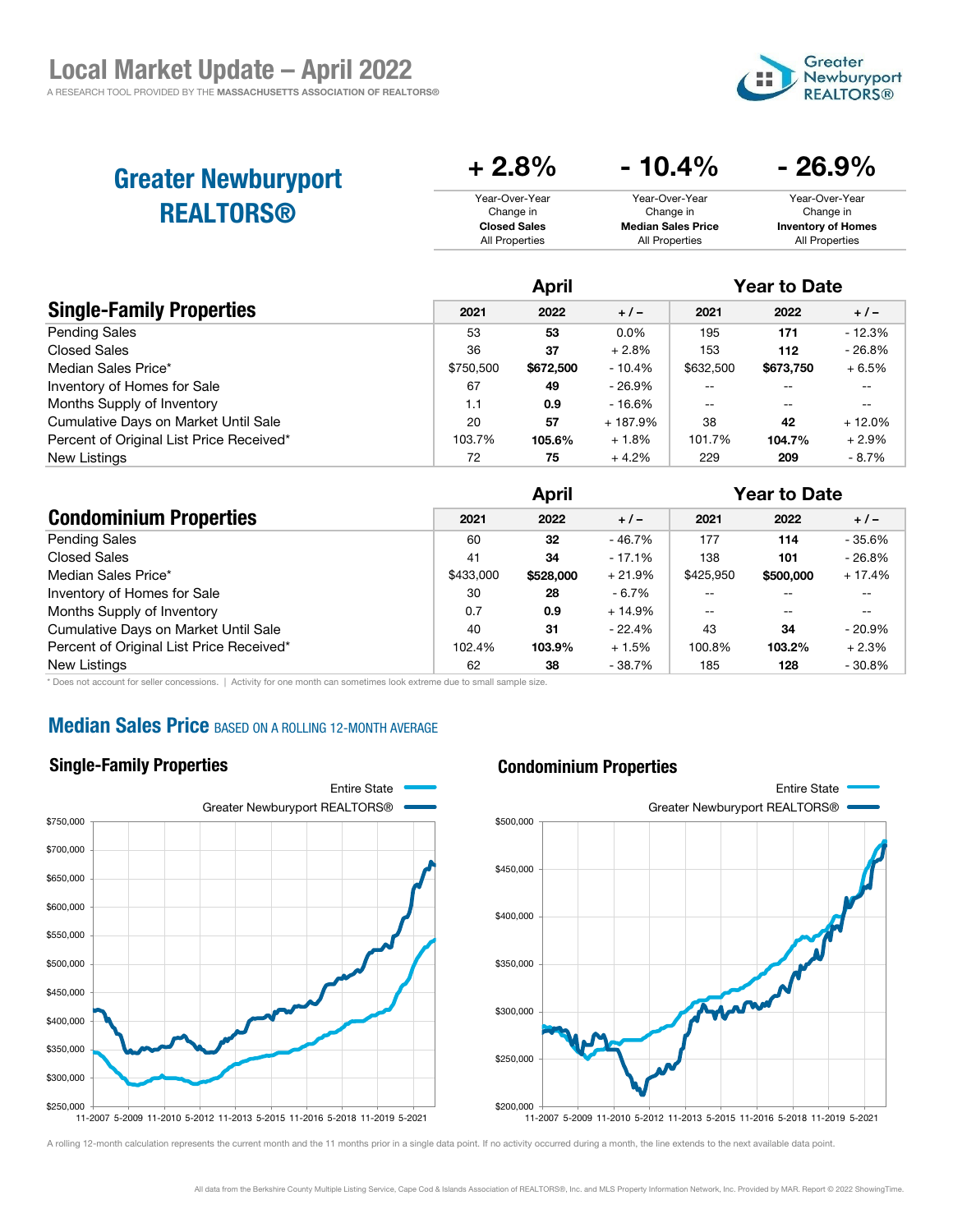

20.7 م

# North Central Massachusetts Association of REALTORS®

| $-24.4\%$           | $+5.4%$                   | $-28.7\%$                 |
|---------------------|---------------------------|---------------------------|
| Year-Over-Year      | Year-Over-Year            | Year-Over-Year            |
| Change in           | Change in                 | Change in                 |
| <b>Closed Sales</b> | <b>Median Sales Price</b> | <b>Inventory of Homes</b> |
| All Properties      | All Properties            | All Properties            |

|                                          | April     |           |           | <b>Year to Date</b> |           |          |
|------------------------------------------|-----------|-----------|-----------|---------------------|-----------|----------|
| <b>Single-Family Properties</b>          | 2021      | 2022      | $+1-$     | 2021                | 2022      | $+/-$    |
| <b>Pending Sales</b>                     | 259       | 239       | - 7.7%    | 836                 | 705       | $-15.7%$ |
| <b>Closed Sales</b>                      | 193       | 146       | - 24.4%   | 718                 | 602       | $-16.2%$ |
| Median Sales Price*                      | \$350,000 | \$369,000 | $+5.4%$   | \$342,000           | \$375,000 | $+9.6%$  |
| Inventory of Homes for Sale              | 261       | 186       | - 28.7%   | --                  | --        | $- -$    |
| Months Supply of Inventory               | 1.0       | 0.8       | $-25.0\%$ | $- -$               | --        | $- -$    |
| Cumulative Days on Market Until Sale     | 33        | 31        | - 7.3%    | 40                  | 33        | $-19.3%$ |
| Percent of Original List Price Received* | 104.6%    | 104.4%    | $-0.2\%$  | 102.6%              | 102.3%    | - 0.3%   |
| New Listings                             | 318       | 306       | $-3.8%$   | 913                 | 811       | $-11.2%$ |

|                                          | <b>April</b> |           |          | <b>Year to Date</b> |           |           |
|------------------------------------------|--------------|-----------|----------|---------------------|-----------|-----------|
| <b>Condominium Properties</b>            | 2021         | 2022      | $+1-$    | 2021                | 2022      | $+/-$     |
| <b>Pending Sales</b>                     | 46           | 49        | $+6.5%$  | 141                 | 137       | $-2.8%$   |
| Closed Sales                             | 24           | 29        | $+20.8%$ | 114                 | 104       | $-8.8\%$  |
| Median Sales Price*                      | \$222,500    | \$261,000 | $+17.3%$ | \$242,450           | \$260,500 | $+7.4%$   |
| Inventory of Homes for Sale              | 48           | 29        | - 39.6%  |                     | $- -$     | --        |
| Months Supply of Inventory               | 1.3          | 0.8       | - 39.6%  | $-$                 | $- -$     | --        |
| Cumulative Days on Market Until Sale     | 37           | 15        | $-59.2%$ | 38                  | 23        | $-39.0\%$ |
| Percent of Original List Price Received* | 105.6%       | 105.4%    | $-0.2%$  | 101.6%              | 103.7%    | $+2.1%$   |
| New Listings                             | 55           | 54        | $-1.8%$  | 160                 | 154       | $-3.8\%$  |

\* Does not account for seller concessions. | Activity for one month can sometimes look extreme due to small sample size.

### **Median Sales Price BASED ON A ROLLING 12-MONTH AVERAGE**

#### Single-Family Properties



#### Condominium Properties

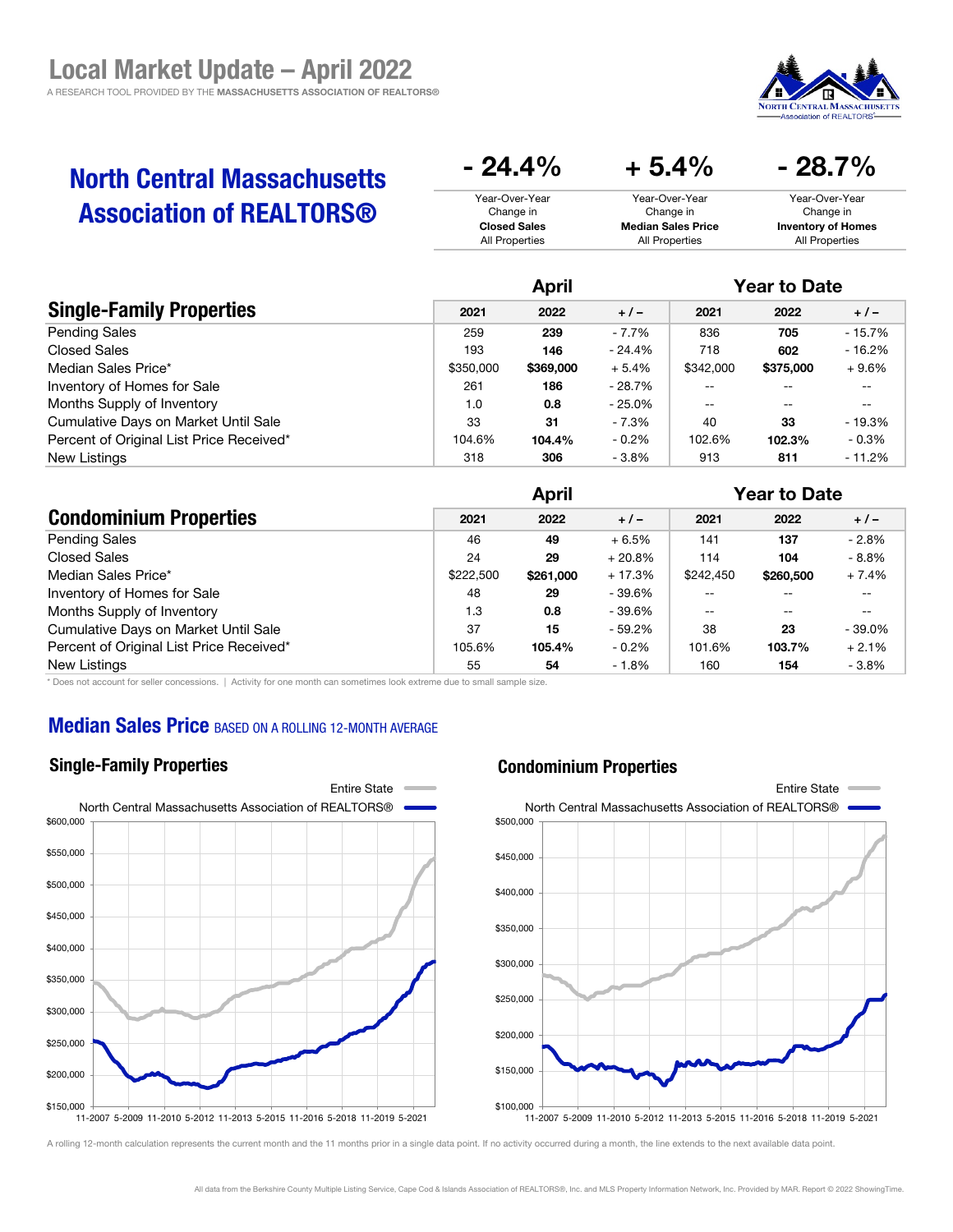

# North Shore REALTORS®

| $-25.4\%$                   | $+7.5%$                     | $-22.5\%$                   |
|-----------------------------|-----------------------------|-----------------------------|
| Year-Over-Year<br>Change in | Year-Over-Year<br>Change in | Year-Over-Year<br>Change in |
| <b>Closed Sales</b>         | <b>Median Sales Price</b>   | <b>Inventory of Homes</b>   |
| All Properties              | <b>All Properties</b>       | All Properties              |

|                                          |           | April     |          |           | <b>Year to Date</b> |          |
|------------------------------------------|-----------|-----------|----------|-----------|---------------------|----------|
| <b>Single-Family Properties</b>          | 2021      | 2022      | $+1-$    | 2021      | 2022                | $+/-$    |
| <b>Pending Sales</b>                     | 352       | 314       | $-10.8%$ | 1,092     | 929                 | $-14.9%$ |
| Closed Sales                             | 276       | 206       | - 25.4%  | 878       | 771                 | $-12.2%$ |
| Median Sales Price*                      | \$581,500 | \$625,000 | $+7.5%$  | \$560,000 | \$595,000           | $+6.3%$  |
| Inventory of Homes for Sale              | 271       | 210       | - 22.5%  | --        | --                  | $- -$    |
| Months Supply of Inventory               | 0.8       | 0.7       | - 19.2%  | $-$       | --                  | $- -$    |
| Cumulative Days on Market Until Sale     | 26        | 22        | - 14.5%  | 33        | 28                  | $-17.5%$ |
| Percent of Original List Price Received* | 105.5%    | 108.1%    | $+2.4%$  | 103.5%    | 104.5%              | $+1.0%$  |
| New Listings                             | 404       | 365       | $-9.7%$  | 1.218     | 1.097               | $-9.9\%$ |

|                                          | <b>April</b> |           |          | <b>Year to Date</b> |           |          |
|------------------------------------------|--------------|-----------|----------|---------------------|-----------|----------|
| <b>Condominium Properties</b>            | 2021         | 2022      | $+/-$    | 2021                | 2022      | $+/-$    |
| <b>Pending Sales</b>                     | 176          | 180       | $+2.3%$  | 609                 | 539       | $-11.5%$ |
| Closed Sales                             | 140          | 132       | $-5.7\%$ | 501                 | 459       | $-8.4\%$ |
| Median Sales Price*                      | \$369,000    | \$452,500 | $+22.6%$ | \$370,000           | \$410,000 | $+10.8%$ |
| Inventory of Homes for Sale              | 147          | 97        | - 34.0%  |                     |           | --       |
| Months Supply of Inventory               | 0.9          | 0.6       | - 31.8%  | --                  | $- -$     | $- -$    |
| Cumulative Days on Market Until Sale     | 31           | 33        | $+6.2%$  | 40                  | 36        | $-9.1%$  |
| Percent of Original List Price Received* | 103.6%       | 105.2%    | $+1.6%$  | 100.9%              | 103.2%    | $+2.2%$  |
| New Listings                             | 200          | 196       | $-2.0\%$ | 670                 | 589       | $-12.1%$ |

\* Does not account for seller concessions. | Activity for one month can sometimes look extreme due to small sample size.

### **Median Sales Price BASED ON A ROLLING 12-MONTH AVERAGE**

### Single-Family Properties

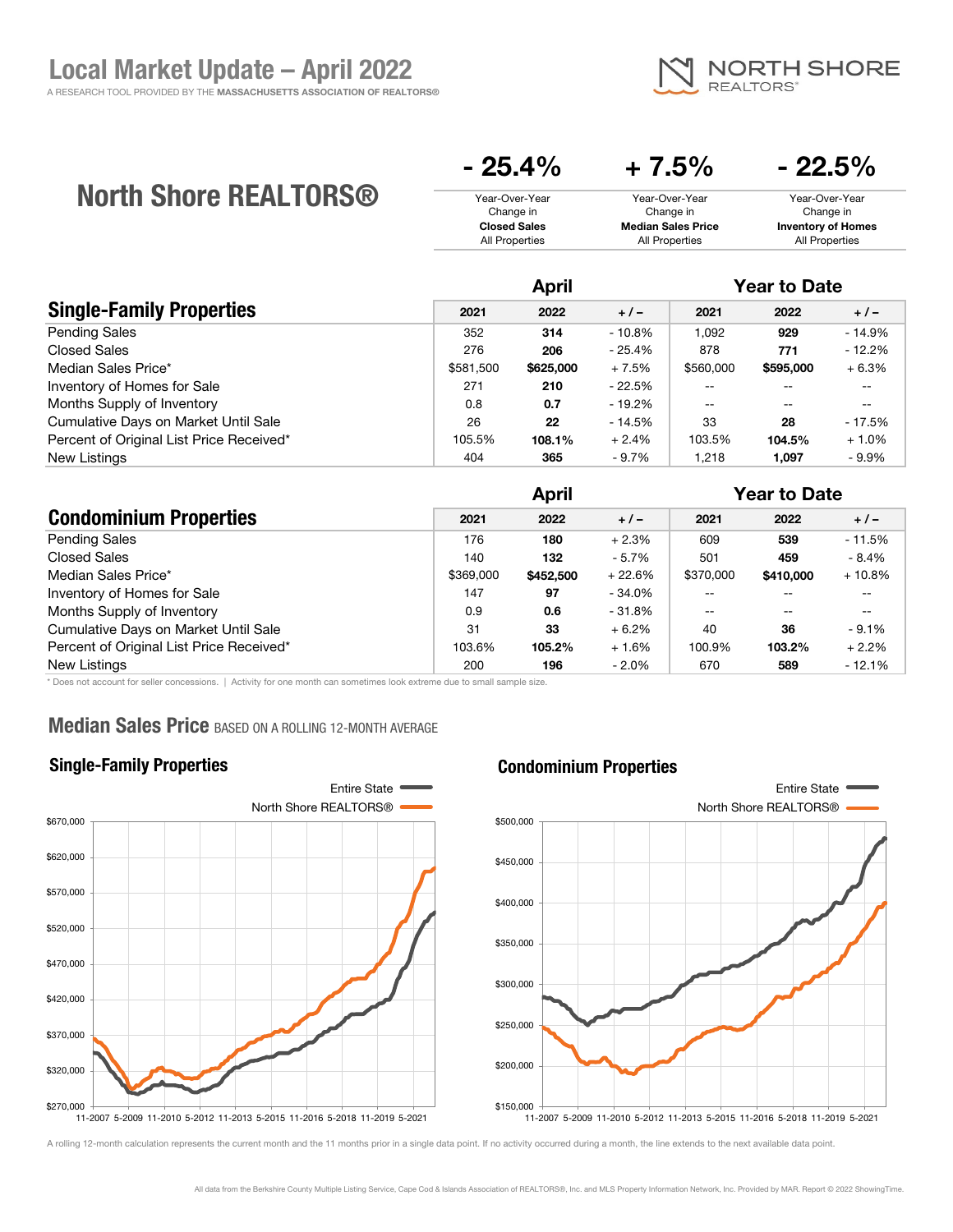

- 10.1%

# Northeast Association of REALTORS®

| $-16.8\%$                   | $+9.8\%$                    | $-10.1\%$                   |
|-----------------------------|-----------------------------|-----------------------------|
| Year-Over-Year<br>Change in | Year-Over-Year<br>Change in | Year-Over-Year<br>Change in |
| <b>Closed Sales</b>         | <b>Median Sales Price</b>   | <b>Inventory of Homes</b>   |
| All Properties              | All Properties              | All Properties              |

|                                          | April     |           |           | <b>Year to Date</b> |           |          |
|------------------------------------------|-----------|-----------|-----------|---------------------|-----------|----------|
| <b>Single-Family Properties</b>          | 2021      | 2022      | $+1-$     | 2021                | 2022      | $+/-$    |
| <b>Pending Sales</b>                     | 318       | 348       | $+9.4%$   | 1,095               | 1,029     | $-6.0\%$ |
| Closed Sales                             | 292       | 243       | $-16.8%$  | 873                 | 813       | - 6.9%   |
| Median Sales Price*                      | \$560,000 | \$615,000 | $+9.8%$   | \$516,000           | \$575,000 | $+11.4%$ |
| Inventory of Homes for Sale              | 217       | 195       | $-10.1\%$ | --                  | --        | $- -$    |
| Months Supply of Inventory               | 0.7       | 0.6       | - 8.9%    | $-$                 | --        | $- -$    |
| Cumulative Days on Market Until Sale     | 26        | 21        | - 18.8%   | 30                  | 25        | $-16.6%$ |
| Percent of Original List Price Received* | 105.8%    | 108.2%    | $+2.3%$   | 103.9%              | 105.8%    | $+1.8%$  |
| New Listings                             | 408       | 415       | + 1.7%    | 1.219               | 1,176     | $-3.5%$  |

|                                          |           | <b>April</b> |          |           | <b>Year to Date</b> |           |  |
|------------------------------------------|-----------|--------------|----------|-----------|---------------------|-----------|--|
| <b>Condominium Properties</b>            | 2021      | 2022         | $+/-$    | 2021      | 2022                | $+/-$     |  |
| <b>Pending Sales</b>                     | 158       | 134          | - 15.2%  | 509       | 458                 | $-10.0\%$ |  |
| <b>Closed Sales</b>                      | 121       | 108          | $-10.7%$ | 415       | 367                 | $-11.6%$  |  |
| Median Sales Price*                      | \$299.900 | \$382,000    | $+27.4%$ | \$279,900 | \$348,000           | $+24.3%$  |  |
| Inventory of Homes for Sale              | 134       | 57           | - 57.5%  |           |                     |           |  |
| Months Supply of Inventory               | 1.0       | 0.4          | $-59.2%$ |           | $- -$               | --        |  |
| Cumulative Days on Market Until Sale     | 26        | 25           | $-3.4%$  | 31        | 28                  | $-11.6\%$ |  |
| Percent of Original List Price Received* | 102.8%    | 107.3%       | $+4.4%$  | 101.6%    | 104.9%              | $+3.2%$   |  |
| New Listings                             | 178       | 139          | - 21.9%  | 582       | 482                 | $-17.2%$  |  |

\* Does not account for seller concessions. | Activity for one month can sometimes look extreme due to small sample size.

### **Median Sales Price BASED ON A ROLLING 12-MONTH AVERAGE**

#### Single-Family Properties



A rolling 12-month calculation represents the current month and the 11 months prior in a single data point. If no activity occurred during a month, the line extends to the next available data point.

#### Condominium Properties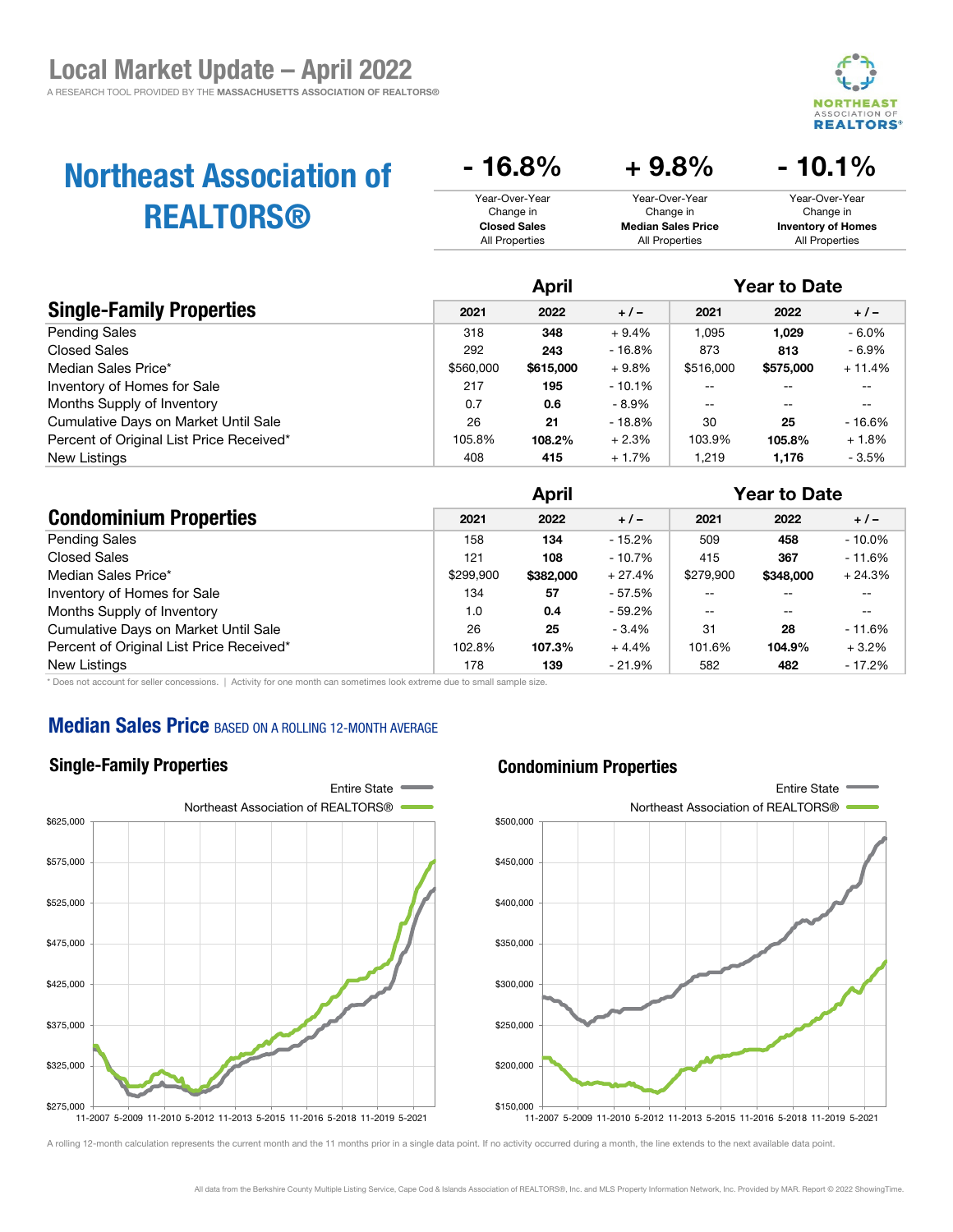

# REALTOR® Association of Central Massachusetts

| $+0.7\%$            | $+12.5\%$                 | $-32.3%$                  |
|---------------------|---------------------------|---------------------------|
| Year-Over-Year      | Year-Over-Year            | Year-Over-Year            |
| Change in           | Change in                 | Change in                 |
| <b>Closed Sales</b> | <b>Median Sales Price</b> | <b>Inventory of Homes</b> |
| All Properties      | All Properties            | All Properties            |
|                     |                           |                           |

|                                          | <b>April</b> |           |           | <b>Year to Date</b> |                          |          |
|------------------------------------------|--------------|-----------|-----------|---------------------|--------------------------|----------|
| <b>Single-Family Properties</b>          | 2021         | 2022      | $+/-$     | 2021                | 2022                     | $+/-$    |
| <b>Pending Sales</b>                     | 596          | 538       | $-9.7\%$  | 1.798               | 1,685                    | $-6.3%$  |
| <b>Closed Sales</b>                      | 405          | 408       | $+0.7%$   | .464                | 1.410                    | $-3.7%$  |
| Median Sales Price*                      | \$400,000    | \$450,000 | $+12.5%$  | \$375,000           | \$422,750                | $+12.7%$ |
| Inventory of Homes for Sale              | 575          | 389       | $-32.3%$  | --                  |                          |          |
| Months Supply of Inventory               | 1.1          | 0.7       | $-31.2\%$ | $-$                 | $\overline{\phantom{m}}$ | --       |
| Cumulative Days on Market Until Sale     | 32           | 30        | $-5.1%$   | 37                  | 34                       | - 7.8%   |
| Percent of Original List Price Received* | 104.9%       | 105.8%    | $+0.9%$   | 102.1%              | 103.2%                   | $+1.0%$  |
| New Listings                             | 778          | 675       | $-13.2%$  | 2.071               | 1.891                    | - 8.7%   |

|                                          |           | <b>April</b> |           |           | <b>Year to Date</b> |          |  |
|------------------------------------------|-----------|--------------|-----------|-----------|---------------------|----------|--|
| <b>Condominium Properties</b>            | 2021      | 2022         | $+/-$     | 2021      | 2022                | $+/-$    |  |
| <b>Pending Sales</b>                     | 174       | 146          | $-16.1%$  | 571       | 503                 | $-11.9%$ |  |
| Closed Sales                             | 120       | 115          | - 4.2%    | 421       | 386                 | $-8.3%$  |  |
| Median Sales Price*                      | \$293.750 | \$340,000    | $+15.7%$  | \$270,000 | \$330,000           | $+22.2%$ |  |
| Inventory of Homes for Sale              | 175       | 115          | - 34.3%   |           | --                  | --       |  |
| Months Supply of Inventory               | 1.3       | 0.8          | - 37.6%   |           | $- -$               | --       |  |
| Cumulative Days on Market Until Sale     | 31        | 25           | $-19.0\%$ | 38        | 33                  | $-11.9%$ |  |
| Percent of Original List Price Received* | 103.1%    | 106.5%       | $+3.4%$   | 101.1%    | 104.0%              | $+2.9%$  |  |
| New Listings                             | 219       | 180          | $-17.8%$  | 623       | 572                 | $-8.2\%$ |  |

\* Does not account for seller concessions. | Activity for one month can sometimes look extreme due to small sample size.

# **Median Sales Price BASED ON A ROLLING 12-MONTH AVERAGE**

# Single-Family Properties



#### Condominium Properties

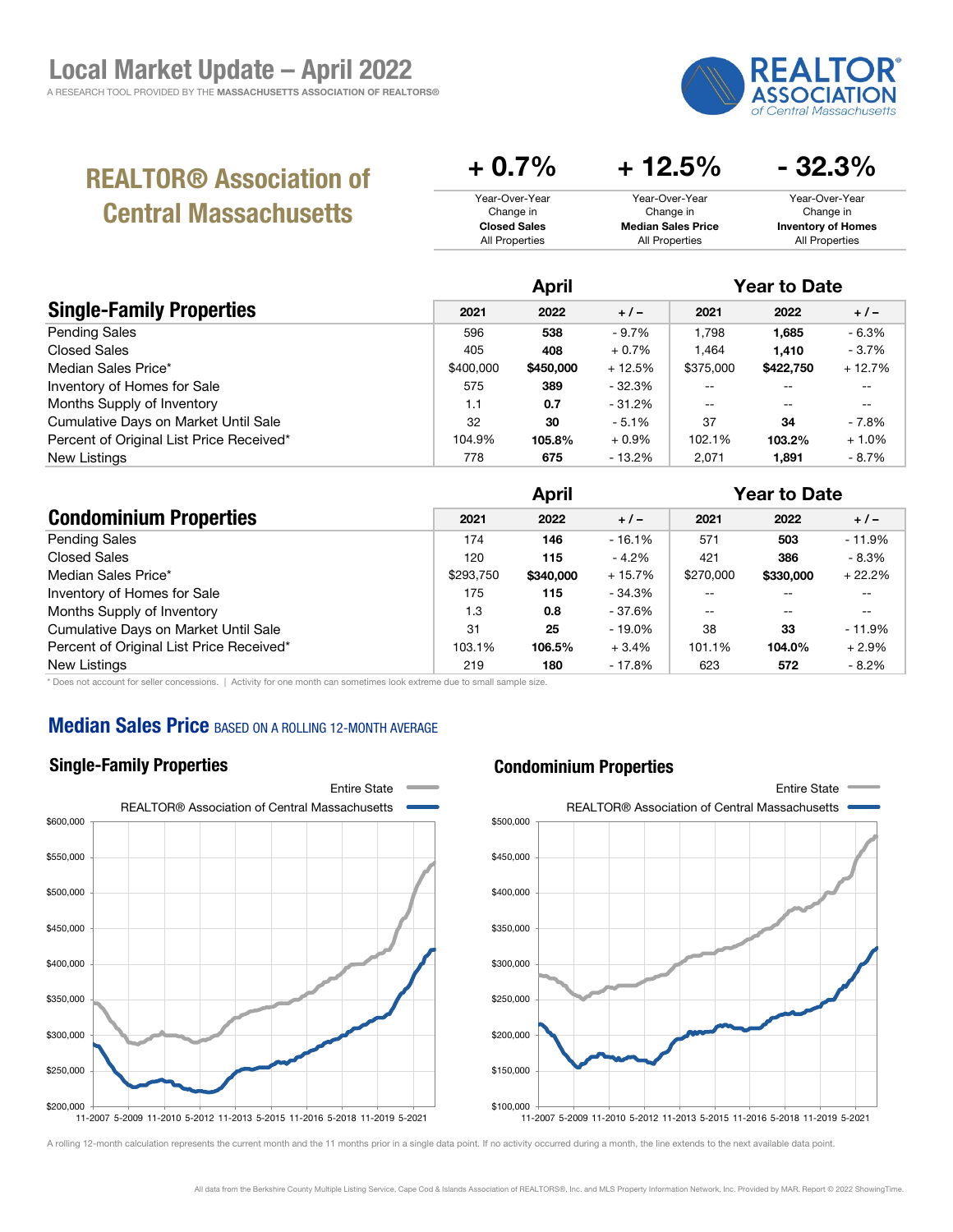

# REALTOR® Association of Pioneer Valley

| $-4.8\%$            | $+11.1%$                  | $-33.2\%$                 |
|---------------------|---------------------------|---------------------------|
| Year-Over-Year      | Year-Over-Year            | Year-Over-Year            |
| Change in           | Change in                 | Change in                 |
| <b>Closed Sales</b> | <b>Median Sales Price</b> | <b>Inventory of Homes</b> |
| All Properties      | All Properties            | All Properties            |

|                                          | <b>April</b> |           |           | <b>Year to Date</b> |           |          |
|------------------------------------------|--------------|-----------|-----------|---------------------|-----------|----------|
| <b>Single-Family Properties</b>          | 2021         | 2022      | $+/-$     | 2021                | 2022      | $+/-$    |
| <b>Pending Sales</b>                     | 531          | 514       | $-3.2%$   | 1.798               | 1,683     | - 6.4%   |
| Closed Sales                             | 415          | 395       | $-4.8%$   | .592                | 1.434     | - 9.9%   |
| Median Sales Price*                      | \$270,000    | \$300,000 | $+11.1%$  | \$260,000           | \$290,000 | $+11.5%$ |
| Inventory of Homes for Sale              | 597          | 399       | $-33.2\%$ | $-$                 |           |          |
| Months Supply of Inventory               | 1.1          | 0.8       | $-30.1%$  | $- -$               | $- -$     | --       |
| Cumulative Days on Market Until Sale     | 40           | 34        | $-14.3%$  | 47                  | 37        | $-20.5%$ |
| Percent of Original List Price Received* | 102.3%       | 103.7%    | $+1.4%$   | 100.2%              | 101.9%    | $+1.7%$  |
| New Listings                             | 669          | 590       | - 11.8%   | .937                | 1.833     | $-5.4%$  |

|                                          | <b>April</b> |           |           | <b>Year to Date</b> |           |          |
|------------------------------------------|--------------|-----------|-----------|---------------------|-----------|----------|
| <b>Condominium Properties</b>            | 2021         | 2022      | $+1-$     | 2021                | 2022      | $+/-$    |
| <b>Pending Sales</b>                     | 65           | 89        | $+36.9%$  | 283                 | 308       | $+8.8%$  |
| <b>Closed Sales</b>                      | 78           | 94        | $+20.5%$  | 247                 | 287       | $+16.2%$ |
| Median Sales Price*                      | \$204.000    | \$200,500 | $-1.7%$   | \$182,000           | \$205,000 | $+12.6%$ |
| Inventory of Homes for Sale              | 108          | 69        | $-36.1%$  |                     | $- -$     | --       |
| Months Supply of Inventory               | 1.6          | 0.8       | - 48.0%   | $-$                 | $- -$     | --       |
| Cumulative Days on Market Until Sale     | 42           | 23        | $-46.0\%$ | 44                  | 30        | $-30.6%$ |
| Percent of Original List Price Received* | 100.7%       | 103.6%    | $+2.9%$   | 99.3%               | 102.7%    | $+3.4%$  |
| New Listings                             | 88           | 91        | $+3.4%$   | 311                 | 328       | $+5.5%$  |

\* Does not account for seller concessions. | Activity for one month can sometimes look extreme due to small sample size.

### **Median Sales Price BASED ON A ROLLING 12-MONTH AVERAGE**

#### Single-Family Properties



#### Condominium Properties

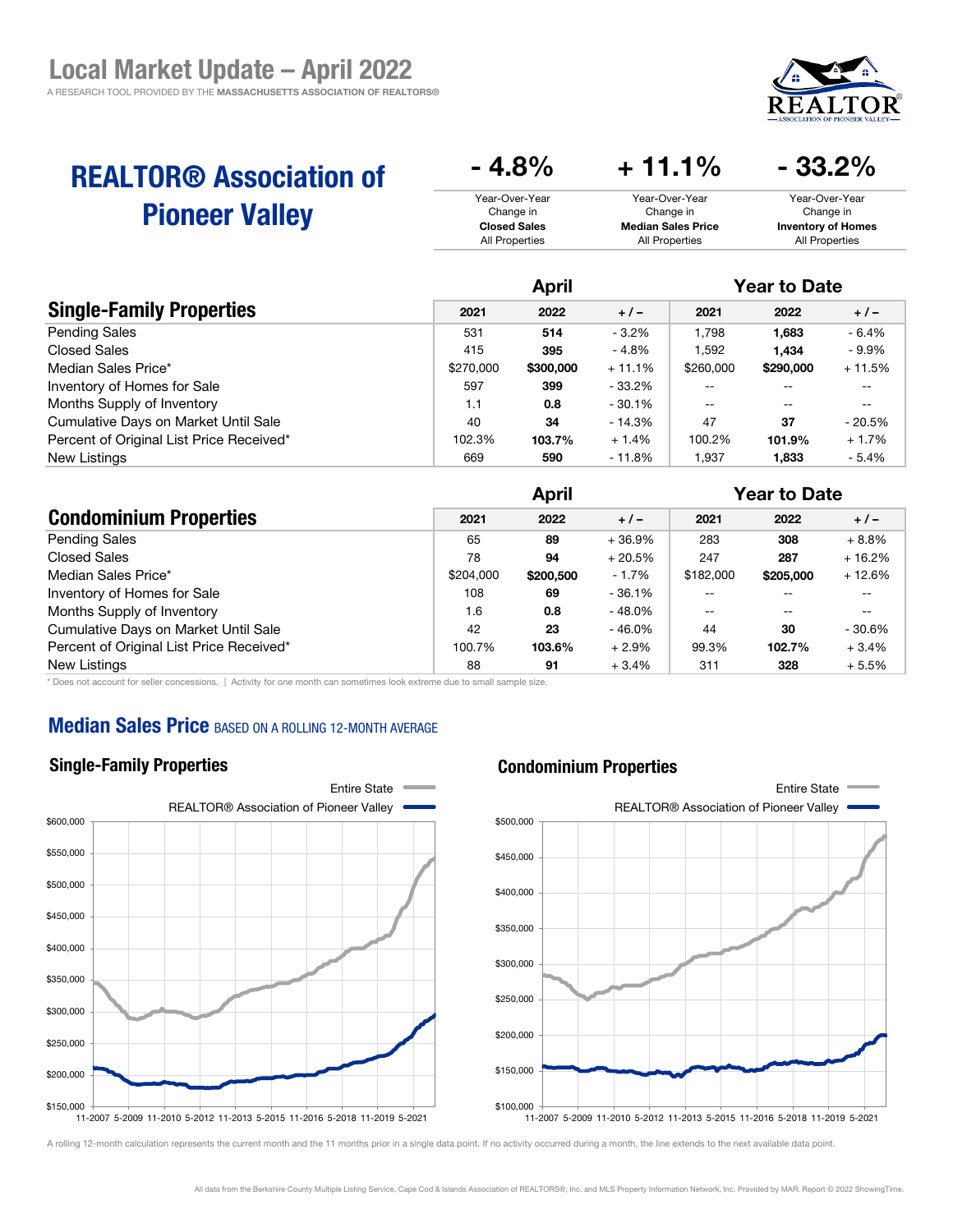

# Realtor® Association of Southeastern Massachusetts

| $-26.7\%$           | $+10.6\%$                 | $-21.3\%$                 |
|---------------------|---------------------------|---------------------------|
| Year-Over-Year      | Year-Over-Year            | Year-Over-Year            |
| Change in           | Change in                 | Change in                 |
| <b>Closed Sales</b> | <b>Median Sales Price</b> | <b>Inventory of Homes</b> |
| All Properties      | All Properties            | All Properties            |

|                                          | <b>April</b> |           |           | <b>Year to Date</b> |           |           |
|------------------------------------------|--------------|-----------|-----------|---------------------|-----------|-----------|
| <b>Single-Family Properties</b>          | 2021         | 2022      | $+1-$     | 2021                | 2022      | $+/-$     |
| <b>Pending Sales</b>                     | 394          | 351       | $-10.9\%$ | 1,340               | 1.175     | $-12.3%$  |
| <b>Closed Sales</b>                      | 326          | 239       | $-26.7%$  | 1.175               | 1.002     | $-14.7%$  |
| Median Sales Price*                      | \$420,500    | \$465,000 | $+10.6%$  | \$406,000           | \$450,000 | $+10.8\%$ |
| Inventory of Homes for Sale              | 394          | 310       | $-21.3%$  |                     |           | $- -$     |
| Months Supply of Inventory               | 1.0          | 0.9       | $-15.0\%$ | $-$                 | --        | $- -$     |
| Cumulative Days on Market Until Sale     | 33           | 34        | $+5.3%$   | 36                  | 35        | - 4.6%    |
| Percent of Original List Price Received* | 103.5%       | 103.4%    | $-0.2\%$  | 101.9%              | 102.2%    | $+0.2%$   |
| <b>New Listings</b>                      | 458          | 419       | - 8.5%    | ,480                | 1,373     | $-7.2%$   |

|                                          | <b>April</b> |           |          | <b>Year to Date</b> |           |                          |
|------------------------------------------|--------------|-----------|----------|---------------------|-----------|--------------------------|
| <b>Condominium Properties</b>            | 2021         | 2022      | $+/-$    | 2021                | 2022      | $+/-$                    |
| <b>Pending Sales</b>                     | 80           | 75        | $-6.3%$  | 255                 | 273       | $+7.1%$                  |
| <b>Closed Sales</b>                      | 52           | 68        | $+30.8%$ | 234                 | 242       | $+3.4%$                  |
| Median Sales Price*                      | \$260,000    | \$313,750 | $+20.7%$ | \$266,000           | \$322,450 | $+21.2%$                 |
| Inventory of Homes for Sale              | 96           | 60        | - 37.5%  |                     | $- -$     | --                       |
| Months Supply of Inventory               | 1.4          | 0.9       | - 35.7%  | $- -$               | $- -$     | $\overline{\phantom{m}}$ |
| Cumulative Days on Market Until Sale     | 43           | 27        | - 37.3%  | 38                  | 30        | $-21.6%$                 |
| Percent of Original List Price Received* | 102.8%       | 105.5%    | $+2.6%$  | 100.9%              | 103.4%    | $+2.5%$                  |
| New Listings                             | 94           | 91        | $-3.2%$  | 303                 | 297       | $-2.0\%$                 |

\* Does not account for seller concessions. | Activity for one month can sometimes look extreme due to small sample size.

# **Median Sales Price BASED ON A ROLLING 12-MONTH AVERAGE**

### Single-Family Properties

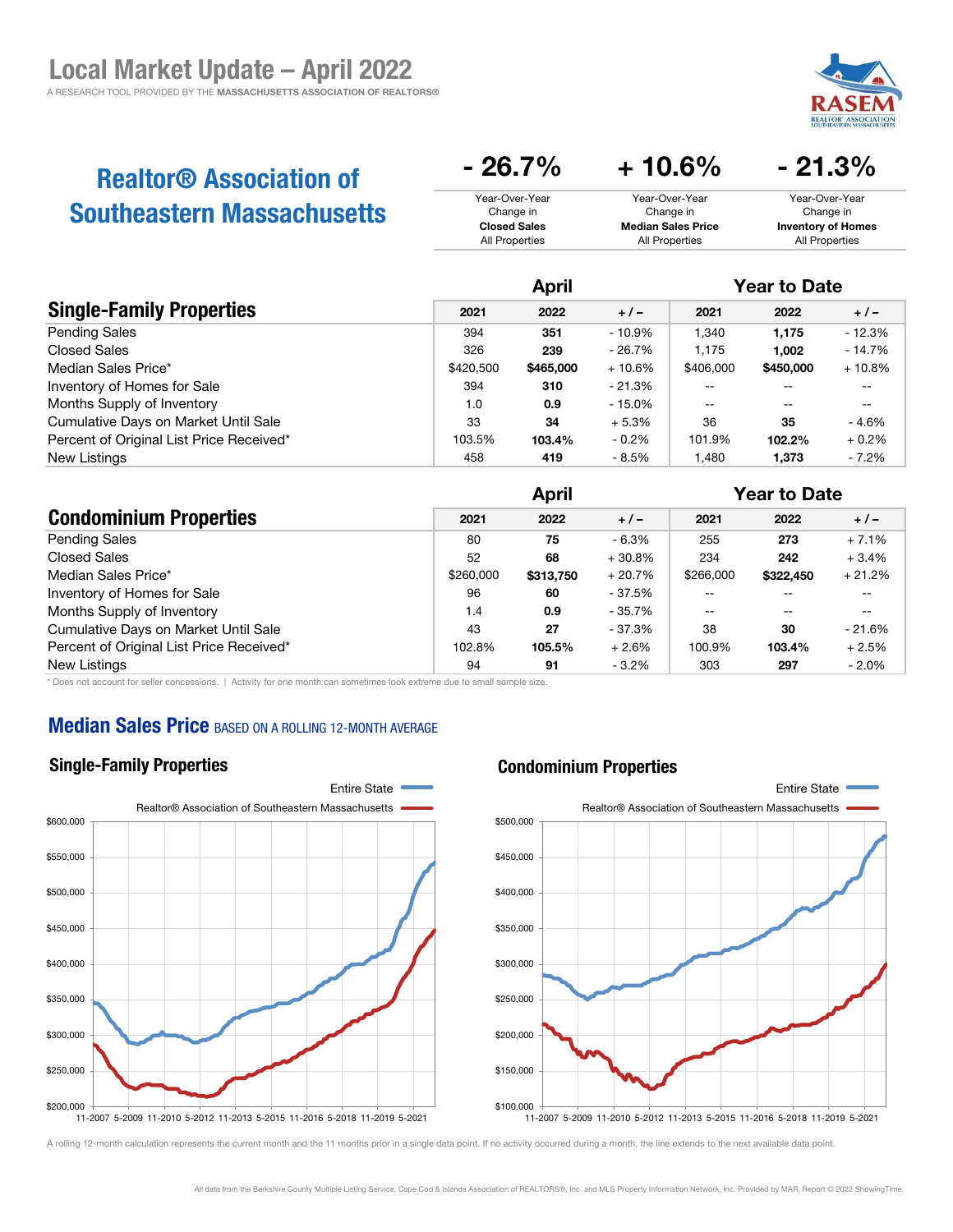South Shore **Ltd** Realtors<sup>®</sup>

**Greater Fall River Region** Resources. Relationships. Results.

 $- 27.4%$ 

# South Shore REALTORS® Greater Fall River Region

| T J.V /V            | T 14.V /V                 | $-$ 41. T $\prime$ 0      |
|---------------------|---------------------------|---------------------------|
| Year-Over-Year      | Year-Over-Year            | Year-Over-Year            |
| Change in           | Change in                 | Change in                 |
| <b>Closed Sales</b> | <b>Median Sales Price</b> | <b>Inventory of Homes</b> |
| All Properties      | All Properties            | All Properties            |
|                     |                           |                           |

 $+ 0.5\% + 12.3\%$ 

|                                          | <b>April</b> |           |          | <b>Year to Date</b> |           |           |
|------------------------------------------|--------------|-----------|----------|---------------------|-----------|-----------|
| <b>Single-Family Properties</b>          | 2021         | 2022      | $+/-$    | 2021                | 2022      | $+/-$     |
| <b>Pending Sales</b>                     | 81           | 86        | $+6.2%$  | 304                 | 288       | - 5.3%    |
| Closed Sales                             | 63           | 69        | $+9.5%$  | 285                 | 255       | $-10.5%$  |
| Median Sales Price*                      | \$374,000    | \$420,000 | $+12.3%$ | \$349,900           | \$406,000 | $+16.0\%$ |
| Inventory of Homes for Sale              | 113          | 82        | - 27.4%  | --                  | --        | $- -$     |
| Months Supply of Inventory               | 1.2          | 1.0       | $-22.1%$ | $- -$               | --        | $- -$     |
| Cumulative Days on Market Until Sale     | 31           | 37        | $+16.3%$ | 33                  | 44        | $+32.0%$  |
| Percent of Original List Price Received* | 101.7%       | 99.8%     | $-1.9\%$ | 101.5%              | 98.9%     | - 2.5%    |
| New Listings                             | 101          | 117       | $+15.8%$ | 337                 | 324       | $-3.9\%$  |

|                                          | April     |           |           | <b>Year to Date</b> |           |          |
|------------------------------------------|-----------|-----------|-----------|---------------------|-----------|----------|
| <b>Condominium Properties</b>            | 2021      | 2022      | $+/-$     | 2021                | 2022      | $+/-$    |
| <b>Pending Sales</b>                     | 14        | 18        | $+28.6%$  | 37                  | 47        | $+27.0%$ |
| Closed Sales                             |           | 13        | $+85.7%$  | 38                  | 40        | $+5.3%$  |
| Median Sales Price*                      | \$239,900 | \$280,000 | $+16.7%$  | \$221,000           | \$195,350 | $-11.6%$ |
| Inventory of Homes for Sale              | 18        | 14        | $-22.2\%$ |                     | $- -$     | $- -$    |
| Months Supply of Inventory               | 1.8       | 1.2       | - 32.6%   | --                  | $- -$     | $- -$    |
| Cumulative Days on Market Until Sale     | 16        | 53        | $+240.2%$ | 37                  | 51        | $+38.0%$ |
| Percent of Original List Price Received* | 103.5%    | 100.8%    | $-2.6\%$  | 97.1%               | 97.9%     | $+0.8\%$ |
| New Listings                             | 15        | 15        | $0.0\%$   | 39                  | 48        | $+23.1%$ |

\* Does not account for seller concessions. | Activity for one month can sometimes look extreme due to small sample size.

### **Median Sales Price BASED ON A ROLLING 12-MONTH AVERAGE**

#### Single-Family Properties



#### Condominium Properties